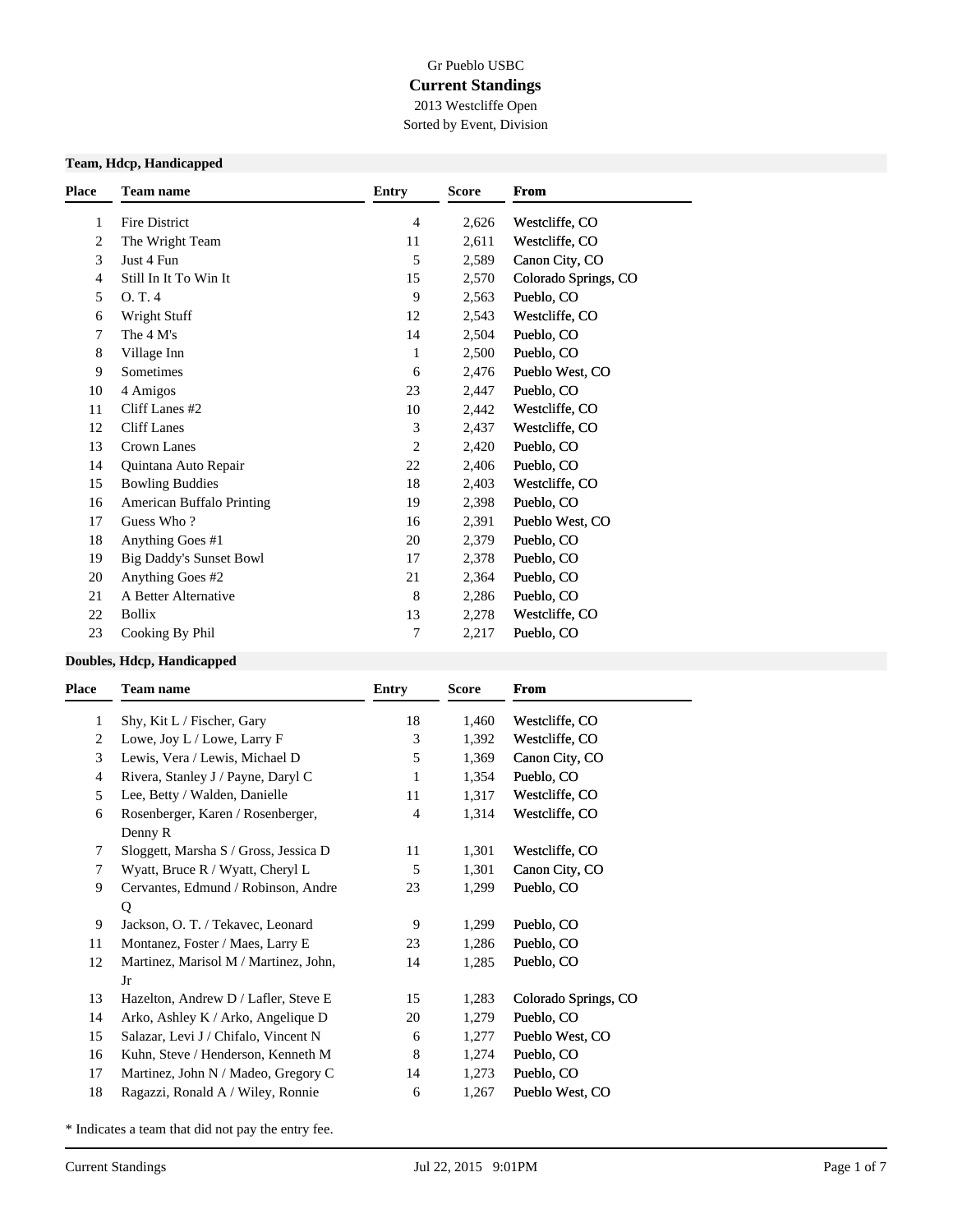| 19 | Wagner, Shelly R / Amato, Colette D   | 21             | 1,257 | Pueblo, CO           |
|----|---------------------------------------|----------------|-------|----------------------|
| 20 | Seiling, Cindy / Seiling, Clint A     | 18             | 1,256 | Westcliffe, CO       |
| 20 | Kocman, Edward R / Kastelic, Chad     | 20             | 1,256 | Pueblo, CO           |
| 22 | Adrian, Steven M / Keyston, Yvonne    | 3              | 1,251 | Westcliffe, CO       |
|    | L                                     |                |       |                      |
| 23 | Carmain, Jon F / Carmain, Linda B     | 10             | 1,248 | Westcliffe, CO       |
| 24 | Eccher-Salazar, Tammy / McIntyre,     | $\mathbf{2}$   | 1,247 | Pueblo, CO           |
|    | John T                                |                |       |                      |
| 25 | Eccher, Deidre / Eccher, Ronald R     | $\sqrt{2}$     | 1,246 | Pueblo, CO           |
| 26 | Meyer, Donald L / Miller, James I     | 19             | 1,243 | Pueblo, CO           |
| 27 | Fresquez, Ernie M / Whisler, Phil N   | 22             | 1,240 | Pueblo, CO           |
| 28 | Quintana, Lloyd L / Dorrance, Robert  | 22             | 1,224 | Pueblo, CO           |
|    | L, Sr                                 |                |       |                      |
| 29 | Meyer, Loree L / Rivera, Derek J      | 1              | 1,215 | Pueblo, CO           |
| 29 | Gibbs, Carl R / Edison, Richard C     | 9              | 1,215 | Pueblo, CO           |
| 31 | Henderson, Andrea / Urenda, Jane      | 8              | 1,212 | Pueblo, CO           |
| 32 | Summer, Cindy L / Pantleo, Phil C     | 7              | 1,210 | Pueblo, CO           |
| 33 | Paxton, Alan R / Walden, Joshua R     | 12             | 1,205 | Westcliffe, CO       |
| 34 | Cravens, Lela / Cravens, Gene         | $\overline{4}$ | 1,202 | Westcliffe, CO       |
| 35 | Eisold, Julie A / Eisold, Steve P     | 19             | 1,198 | Pueblo, CO           |
| 36 | Jandro, Floyd R / Jandro, Steve       | 13             | 1,190 | Westcliffe, CO       |
| 37 | Robinson, Casey K / Salbato, Jason R  | 21             | 1,183 | Pueblo, CO           |
| 38 | Schaak, Alan D / Schaak, Alfred T, Jr | 15             | 1,176 | Colorado Springs, CO |
| 39 | Greenstreet, Jerry A / Wright, James  | 12             | 1,175 | Westcliffe, CO       |
|    | B, Jr                                 |                |       |                      |
| 40 | Garcia, Cody R / Fraterelli, Dallas M | 7              | 1,169 | Pueblo, CO           |
| 40 | Reigenborn, Jamie N / Thompson,       | 17             | 1,169 | Pueblo, CO           |
|    | Shaun C                               |                |       |                      |
| 42 | Stermer, Richard A / Stermer, Audrey  | 10             | 1,165 | Westcliffe, CO       |
|    | M                                     |                |       |                      |
| 43 | Atteberry, Casey L / McIntyre,        | 16             | 1,147 | Pueblo West, CO      |
|    | Matthew S                             |                |       |                      |
| 44 | Flinn, Russell D / Allen, Michael J   | 13             | 1,145 | Westcliffe, CO       |
| 45 | Bernal, Joseph J / Bernal, Kimberly K | 17             | 1,129 | Pueblo, CO           |
| 46 | Nezvensky, Lorraine M / Martinez,     | 16             | 1,099 | Pueblo West, CO      |
|    | David J                               |                |       |                      |

## **Singles, Hdcp, Handicapped**

| <b>Place</b> | <b>Team name</b>   | <b>Entry</b> | <b>Score</b> | From                 |
|--------------|--------------------|--------------|--------------|----------------------|
|              | Jackson, O.T.      | 9            | 757          | Pueblo, CO           |
| 2            | Paxton, Alan R     | 12           | 752          | Westcliffe, CO       |
| 3            | Seiling, Clint A   | 18           | 743          | Westcliffe, CO       |
| 4            | Eccher, Ronald R   | 2            | 715          | Pueblo, CO           |
| 5            | Hazelton, Andrew D | 15           | 714          | Colorado Springs, CO |
| 6            | Eisold, Steve P    | 19           | 703          | Pueblo, CO           |
| 7            | Walden, Joshua R   | 12           | 695          | Westcliffe, CO       |
| 8            | Shy, Kit L         | 18           | 694          | Westcliffe, CO       |
| 9            | Meyer, Loree L     | 1            | 692          | Pueblo, CO           |
| 9            | Thompson, Shaun C  | 17           | 692          | Pueblo, CO           |
| 11           | Cervantes, Edmund  | 23           | 691          | Pueblo, CO           |
| 12           | Whisler, Phil N    | 22           | 690          | Pueblo, CO           |
| 13           | Lafler, Steve E    | 15           | 686          | Colorado Springs, CO |
| 14           | Arko, Ashley K     | 20           | 684          | Pueblo, CO           |
| 15           | Fischer, Gary      | 18           | 681          | Westcliffe, CO       |
| 16           | Lowe, Larry F      | 3            | 677          | Westcliffe, CO       |
| 17           | Keyston, Yvonne L  | 3            | 675          | Westcliffe, CO       |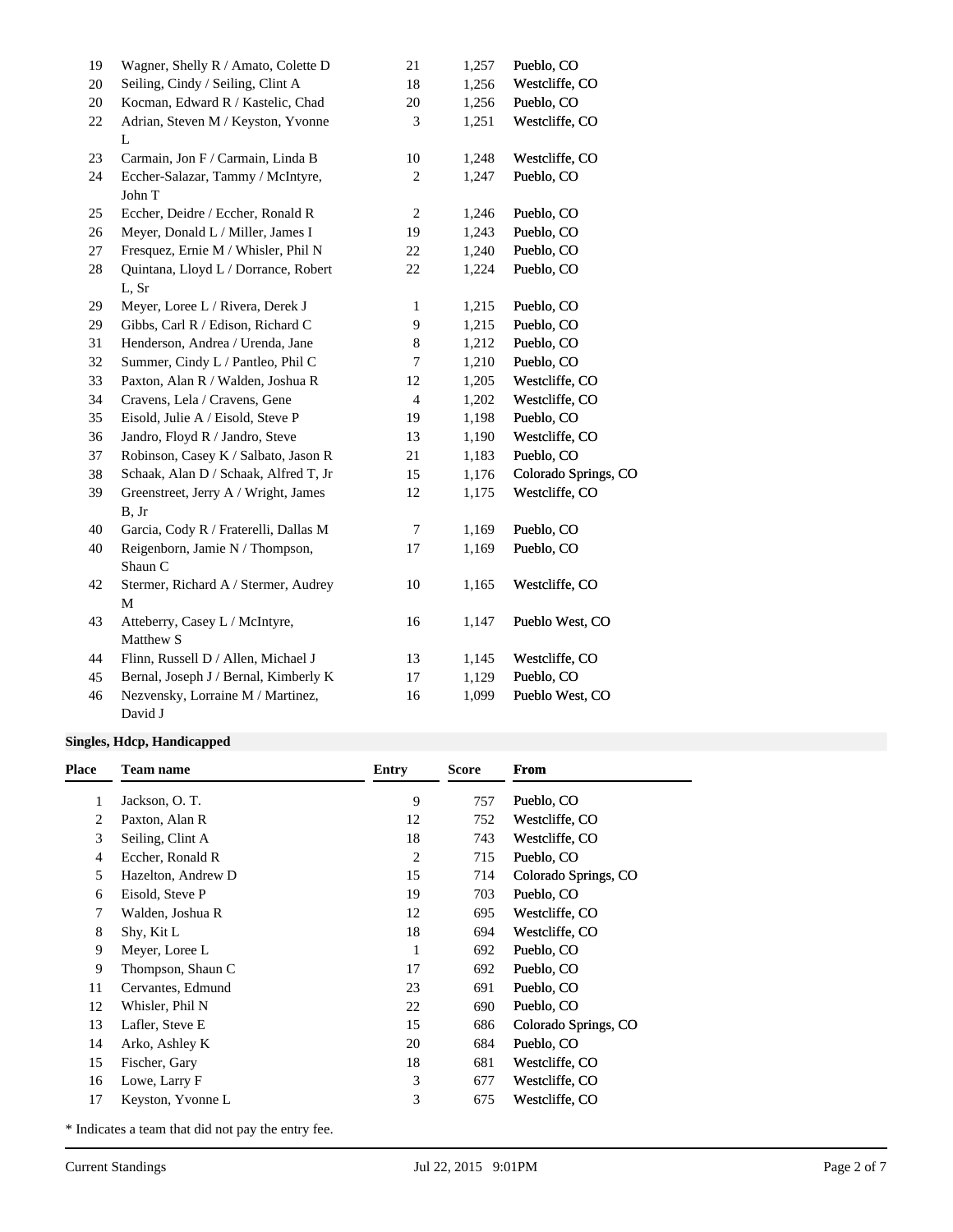| 18 | Robinson, Andre Q      | 23                       | 674 | Pueblo, CO           |
|----|------------------------|--------------------------|-----|----------------------|
| 19 | Wyatt, Bruce R         | 5                        | 664 | Canon City, CO       |
| 20 | Ragazzi, Ronald A      | 6                        | 657 | Pueblo West, CO      |
| 20 | Payne, Daryl C         | 1                        | 657 | Pueblo, CO           |
| 22 | Rosenberger, Karen     | 4                        | 656 | Westcliffe, CO       |
| 23 | Lewis, Vera            | 5                        | 655 | Canon City, CO       |
| 24 | Adrian, Steven M       | 3                        | 654 | Westcliffe, CO       |
| 25 | Stermer, Richard A     | $10\,$                   | 650 | Westcliffe, CO       |
| 26 | Henderson, Kenneth M   | 8                        | 649 | Pueblo, CO           |
| 27 | Quintana, Lloyd L      | 22                       | 646 | Pueblo, CO           |
| 28 | Rivera, Stanley J      | $\mathbf{1}$             | 644 | Pueblo, CO           |
| 29 | Amato, Colette D       | 21                       | 643 | Pueblo, CO           |
| 30 | Miller, James I        | 19                       | 642 | Pueblo, CO           |
| 31 | Seiling, Cindy         | 18                       | 640 | Westcliffe, CO       |
| 32 | Eccher, Deidre         | $\overline{\mathbf{c}}$  | 637 | Pueblo, CO           |
| 32 | Walden, Danielle       | $11\,$                   | 637 | Westcliffe, CO       |
| 34 | Martinez, John N       | 14                       | 636 | Pueblo, CO           |
| 34 | Lee, Betty             | 11                       | 636 | Westcliffe, CO       |
| 36 | Rivera, Derek J        | $\,1\,$                  | 634 | Pueblo, CO           |
| 36 | Wagner, Shelly R       | 21                       | 634 | Pueblo, CO           |
| 38 | Greenstreet, Jerry A   | 12                       | 632 | Westcliffe, CO       |
| 38 | Wyatt, Cheryl          | 5                        | 632 | Canon City, CO       |
| 40 | Montanez, Foster       | 23                       | 631 | Pueblo, CO           |
| 41 | Salazar, Levi J        | 6                        | 630 | Pueblo West, CO      |
| 42 | Schaak, Alfred T, Jr   | 15                       | 627 | Colorado Springs, CO |
| 43 | Carmain, Jon F         | $10\,$                   | 624 | Westcliffe, CO       |
| 43 | Jandro, Steve          | 13                       | 624 | Westcliffe, CO       |
| 45 | Lowe, Joy L            | $\mathfrak{Z}$           | 621 | Westcliffe, CO       |
| 46 | Wiley, Ronnie          | 6                        | 619 | Pueblo West, CO      |
| 47 | McIntyre, Matthew S    | 16                       | 618 | Pueblo West, CO      |
| 47 | Kocman, Edward R       | $20\,$                   | 618 | Pueblo, CO           |
| 49 | Cravens, Lela          | $\overline{\mathcal{A}}$ | 617 | Westcliffe, CO       |
| 50 | Eisold, Julie A        | 19                       | 613 | Pueblo, CO           |
| 51 | Madeo, Gregory C       | 14                       | 611 | Pueblo, CO           |
| 52 | Gross, Jessica D       | 11                       | 610 | Westcliffe, CO       |
| 53 | Arko, Angelique D      | $20\,$                   | 608 | Pueblo, CO           |
| 54 | Carmain, Linda B       | 10                       | 607 | Westcliffe, CO       |
| 54 | Urenda, Jane           | $\,$ 8 $\,$              | 607 | Pueblo, CO           |
| 56 | Edison, Richard C      | 9                        | 604 | Pueblo, CO           |
| 57 | Sloggett, Marsha S     | 11                       | 603 | Westcliffe, CO       |
|    | Salazar, Tammy         | $\boldsymbol{2}$         | 600 | Pueblo, CO           |
| 58 |                        | 14                       |     | Pueblo, CO           |
| 59 | Martinez, Marisol M    |                          | 598 |                      |
| 60 | Dorrance, Robert L, Sr | 22                       | 596 | Pueblo, CO           |
| 60 | Fresquez, Ernie M      | 22                       | 596 | Pueblo, CO           |
| 62 | Stermer, Audrey M      | $10\,$                   | 595 | Westcliffe, CO       |
| 63 | Gibbs, Carl R          | 9                        | 594 | Pueblo, CO           |
| 64 | Bernal, Kimberly K     | $17\,$                   | 593 | Pueblo, CO           |
| 65 | Martinez, David J      | 16                       | 589 | Pueblo West, CO      |
| 66 | Flinn, Russell D       | 13                       | 586 | Westcliffe, CO       |
| 67 | Maes, Larry E          | 23                       | 582 | Pueblo, CO           |
| 68 | Nezvensky, Lorraine M  | 16                       | 581 | Pueblo West, CO      |
| 68 | Lewis, Michael D       | 5                        | 581 | Canon City, CO       |
| 68 | Pantleo, Phil          | 7                        | 581 | Pueblo, CO           |
| 71 | Kuhn, Steve            | 8                        | 580 | Pueblo, CO           |
| 71 | Martinez, John, Jr     | 14                       | 580 | Pueblo, CO           |
| 71 | Chifalo, Vincent N     | 6                        | 580 | Pueblo West, CO      |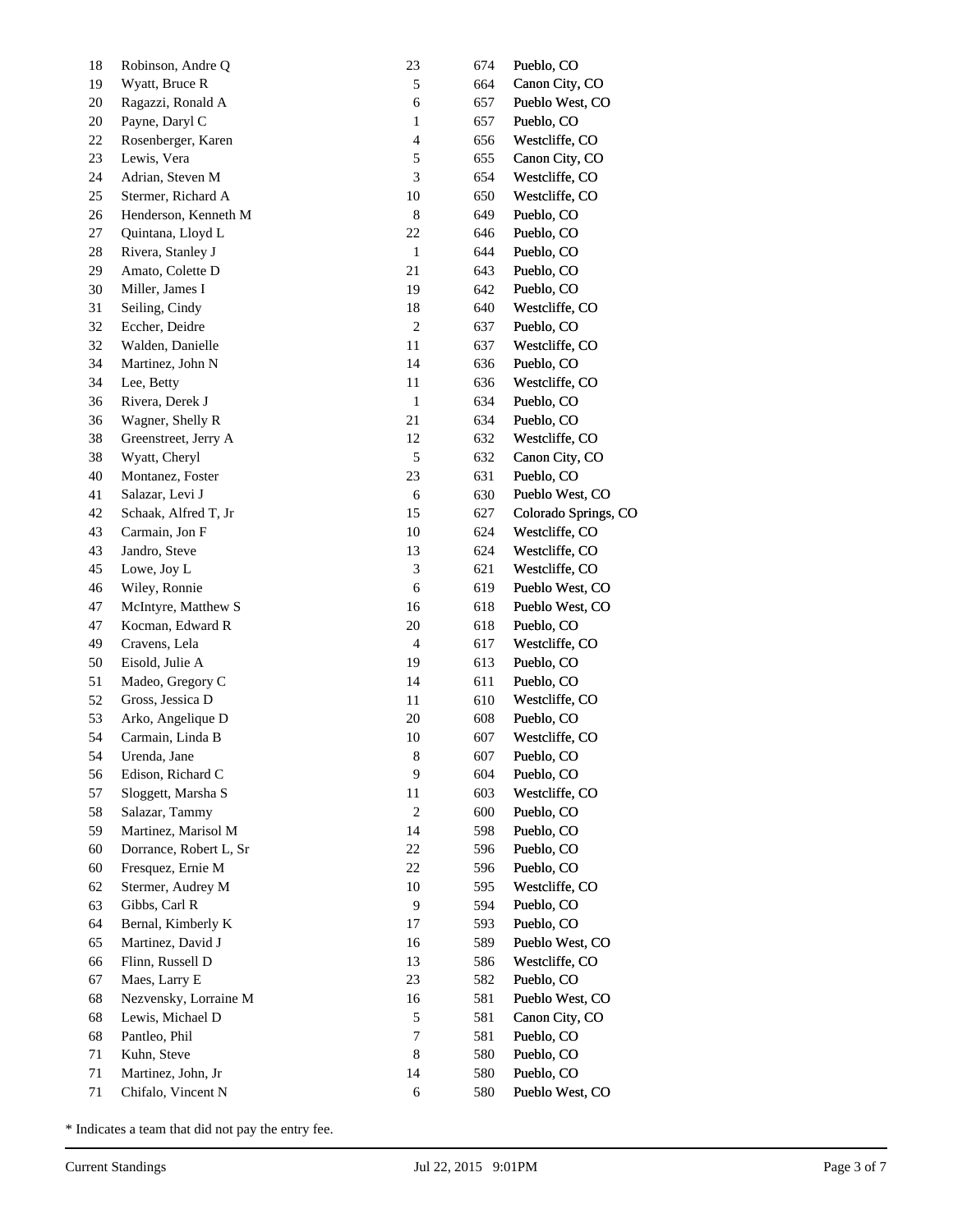| 74 | Reigenborn, Jamie N  | 17             | 578 | Pueblo, CO           |
|----|----------------------|----------------|-----|----------------------|
| 75 | Kastelic, Chad       | 20             | 574 | Pueblo, CO           |
| 76 | Summer, Cindy L      | 7              | 573 | Pueblo, CO           |
| 77 | Fraterelli, Dallas M | 7              | 572 | Pueblo, CO           |
| 77 | Henderson, Andrea    | 8              | 572 | Pueblo, CO           |
| 79 | Cravens, Gene        | 4              | 570 | Westcliffe, CO       |
| 80 | Bernal, Joseph J     | 17             | 569 | Pueblo, CO           |
| 81 | Rosenberger, Denny R | 4              | 566 | Westcliffe, CO       |
| 82 | Salbato, Jason R     | 21             | 558 | Pueblo, CO           |
| 83 | Tekavec, Leonard     | 9              | 548 | Pueblo, CO           |
| 83 | Atteberry, Casey L   | 16             | 548 | Pueblo West, CO      |
| 85 | Jandro, Floyd R      | 13             | 546 | Westcliffe, CO       |
| 86 | Schaak, Alan D       | 15             | 536 | Colorado Springs, CO |
| 87 | Meyer, Donald L      | 19             | 533 | Pueblo, CO           |
| 88 | McIntyre, John T     | $\overline{2}$ | 531 | Pueblo, CO           |
| 89 | Allen, Michael J     | 13             | 530 | Westcliffe, CO       |
| 90 | Garcia, Cody R       | 7              | 496 | Pueblo, CO           |
| 91 | Wright, James B, Jr  | 12             | 214 | Westcliffe, CO       |

## **All-Events, Hdcp, Handicapped**

|                      | <b>Entry</b>                    | <b>Score</b> | <b>From</b>          |
|----------------------|---------------------------------|--------------|----------------------|
|                      |                                 | 2,082        | Westcliffe, CO       |
| Lafler, Steve E      | 15                              | 2,080        | Colorado Springs, CO |
| Lee, Betty           | 11                              | 2,052        | Westcliffe, CO       |
| Wyatt, Bruce R       | $\sqrt{5}$                      | $2,030*$     | Canon City, CO       |
| Eccher, Ronald R     | $\overline{\mathbf{c}}$         | 2,029        | Pueblo, CO           |
| Payne, Daryl C       | $\mathbf{1}$                    | 2,015        | Pueblo, CO           |
| Jackson, O.T.        | 9                               | 2,010        | Pueblo, CO           |
| Ragazzi, Ronald A    | 6                               | $2,003*$     | Pueblo West, CO      |
| Robinson, Andre Q    | 23                              | 2,001        | Pueblo, CO           |
| Meyer, Loree L       | 1                               | 1,991        | Pueblo, CO           |
| Lewis, Vera          | 5                               | 1,987*       | Canon City, CO       |
| Rivera, Stanley J    | 1                               | 1,984        | Pueblo, CO           |
| Shy, Kit L           | 18                              | 1,977        | Westcliffe, CO       |
| Hazelton, Andrew D   | 15                              | 1,970        | Colorado Springs, CO |
| Quintana, Lloyd L    | 22                              | 1,962        | Pueblo, CO           |
| Arko, Ashley K       | 20                              | 1,956        | Pueblo, CO           |
| Keyston, Yvonne L    | 3                               | 1,954        | Westcliffe, CO       |
| Lowe, Joy L          | $\ensuremath{\mathfrak{Z}}$     | 1,953        | Westcliffe, CO       |
| Paxton, Alan R       | $12\,$                          | 1,947        | Westcliffe, CO       |
| Rosenberger, Karen   | $\overline{4}$                  | 1,944        | Westcliffe, CO       |
| Lowe, Larry F        | 3                               | 1,935        | Westcliffe, CO       |
| Martinez, John N     | 14                              | 1,928        | Pueblo, CO           |
| Cravens, Lela        | $\overline{4}$                  | 1,925        | Westcliffe, CO       |
| Sloggett, Marsha S   | 11                              | 1,920        | Westcliffe, CO       |
| Eisold, Julie A      | 19                              | 1,919        | Pueblo, CO           |
| Arko, Angelique D    | 20                              | 1,918        | Pueblo, CO           |
| Rosenberger, Denny R | $\overline{4}$                  | 1,914        | Westcliffe, CO       |
|                      | 18                              | 1,912        | Westcliffe, CO       |
| Seiling, Clint A     | 18                              | 1,906        | Westcliffe, CO       |
| Wagner, Shelly R     | 21                              | 1,899        | Pueblo, CO           |
| Wyatt, Cheryl        | 5                               | 1,895*       | Canon City, CO       |
| Stermer, Richard A   | $10\,$                          | 1,895        | Westcliffe, CO       |
| Martinez, Marisol M  | 14                              | 1,890        | Pueblo, CO           |
| Gross, Jessica D     | $11\,$                          | 1,886        | Westcliffe, CO       |
|                      | Fischer, Gary<br>Seiling, Cindy | 18           |                      |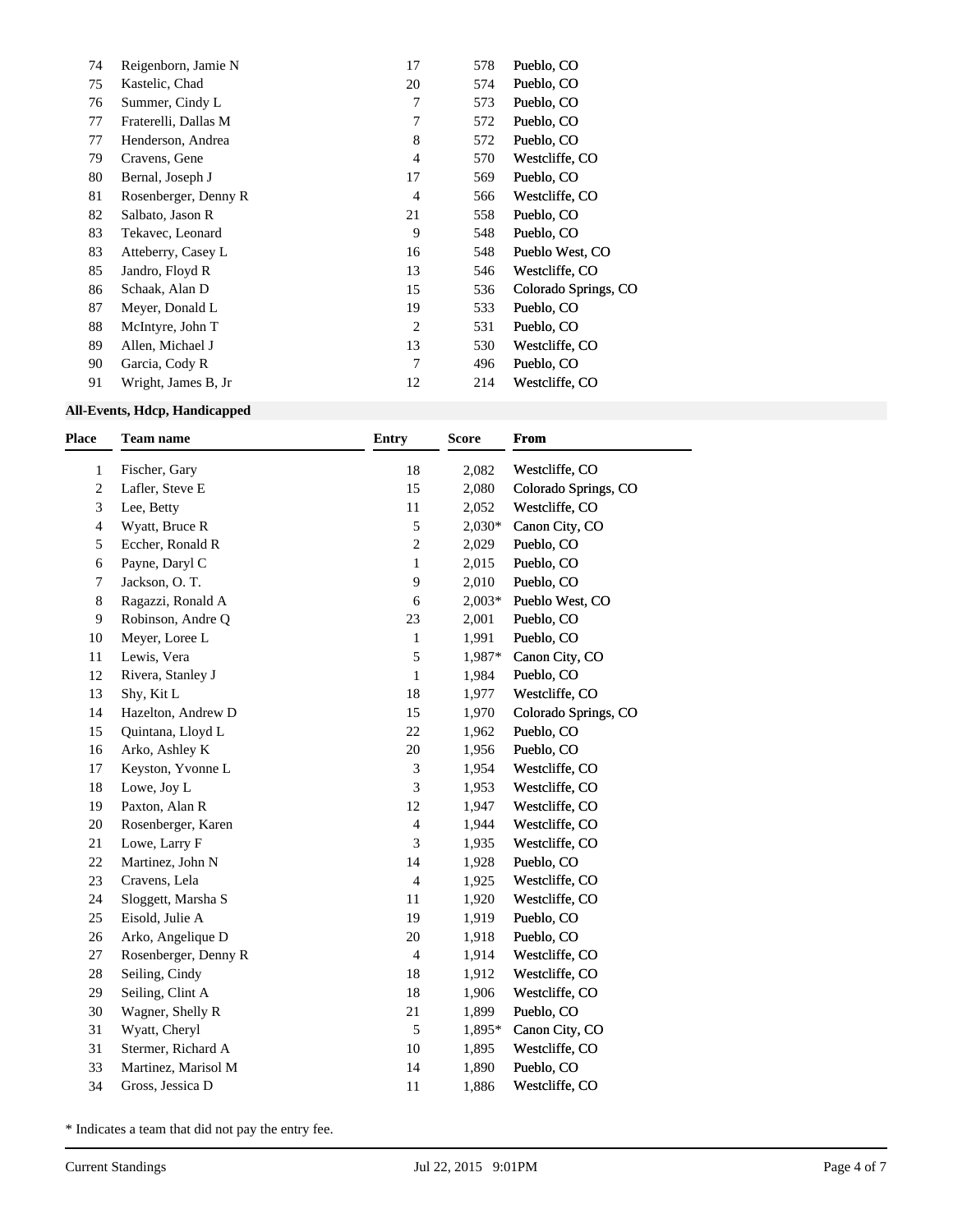| 35 | Walden, Joshua R       | 12                      | 1,883  | Westcliffe, CO       |
|----|------------------------|-------------------------|--------|----------------------|
| 35 | Carmain, Linda B       | 10                      | 1,883  | Westcliffe, CO       |
| 37 | Lewis, Michael D       | 5                       | 1,879* | Canon City, CO       |
| 37 | Martinez, John, Jr     | 14                      | 1,879  | Pueblo, CO           |
| 39 | Cervantes, Edmund      | 23                      | 1,877  | Pueblo, CO           |
| 39 | Whisler, Phil N        | 22                      | 1,877  | Pueblo, CO           |
| 41 | Maes, Larry E          | 23                      | 1,872  | Pueblo, CO           |
| 42 | Henderson, Kenneth M   | 8                       | 1,868  | Pueblo, CO           |
| 43 | Adrian, Steven M       | $\mathfrak{Z}$          | 1,865  | Westcliffe, CO       |
| 44 | Montanez, Foster       | 23                      | 1,860  | Pueblo, CO           |
| 45 | Walden, Danielle       | 11                      | 1,857  | Westcliffe, CO       |
| 46 | Amato, Colette D       | 21                      | 1,856  | Pueblo, CO           |
| 47 | Edison, Richard C      | 9                       | 1,855  | Pueblo, CO           |
| 48 | Thompson, Shaun C      | 17                      | 1,847  | Pueblo, CO           |
| 49 | Wiley, Ronnie          | 6                       | 1,844* | Pueblo West, CO      |
| 50 | Chifalo, Vincent N     | 6                       | 1,838* | Pueblo West, CO      |
| 51 | Carmain, Jon F         | 10                      | 1,836  | Westcliffe, CO       |
| 52 | Gibbs, Carl R          | 9                       | 1,832  | Pueblo, CO           |
| 53 | Schaak, Alan D         | 15                      | 1,829  | Colorado Springs, CO |
| 54 | Flinn, Russell D       | 13                      | 1,827  | Westcliffe, CO       |
| 55 | Jandro, Floyd R        | 13                      | 1,824  | Westcliffe, CO       |
| 55 | Kocman, Edward R       | 20                      | 1,824  | Pueblo, CO           |
| 57 | Salazar, Levi J        | 6                       | 1,821* | Pueblo West, CO      |
| 58 | Fraterelli, Dallas M   | 7                       | 1,817  | Pueblo, CO           |
| 59 | Jandro, Steve          | 13                      | 1,810  | Westcliffe, CO       |
| 59 | Eccher, Deidre         | $\sqrt{2}$              | 1,810  | Pueblo, CO           |
| 61 | Urenda, Jane           | $\,$ 8 $\,$             | 1,809  | Pueblo, CO           |
| 61 | Miller, James I        | 19                      | 1,809  | Pueblo, CO           |
| 63 | Meyer, Donald L        | 19                      | 1,804  | Pueblo, CO           |
| 64 | Nezvensky, Lorraine M  | 16                      | 1,799  | Pueblo West, CO      |
| 65 | Eisold, Steve P        | 19                      | 1,798  | Pueblo, CO           |
| 66 | Salazar, Tammy         | $\sqrt{2}$              | 1,795  | Pueblo, CO           |
| 67 | Madeo, Gregory C       | 14                      | 1,790  | Pueblo, CO           |
| 68 | Fresquez, Ernie M      | $22\,$                  | 1,784  | Pueblo, CO           |
| 69 | Dorrance, Robert L, Sr | 22                      | 1,775  | Pueblo, CO           |
| 70 | Kuhn, Steve            | 8                       | 1,773  | Pueblo, CO           |
| 71 | Cravens, Gene          | $\overline{4}$          | 1,768  | Westcliffe, CO       |
| 72 | McIntyre, John T       | $\overline{\mathbf{c}}$ | 1,762  | Pueblo, CO           |
| 73 | Bernal, Joseph J       | $17\,$                  | 1,761  | Pueblo, CO           |
| 74 | Bernal, Kimberly K     | $17\,$                  | 1,750  | Pueblo, CO           |
| 74 | Reigenborn, Jamie N    | $17\,$                  | 1,750  | Pueblo, CO           |
| 76 | Pantleo, Phil          | $\boldsymbol{7}$        | 1,744  | Pueblo, CO           |
| 77 | McIntyre, Matthew S    | 16                      | 1,743  | Pueblo West, CO      |
| 78 | Martinez, David J      | 16                      | 1,740  | Pueblo West, CO      |
| 79 | Summer, Cindy L        | 7                       | 1,734  | Pueblo, CO           |
| 80 | Henderson, Andrea      | $\,$ 8 $\,$             | 1,730  | Pueblo, CO           |
| 81 | Stermer, Audrey M      | $10\,$                  | 1,717  | Westcliffe, CO       |
| 82 | Schaak, Alfred T, Jr   | 15                      | 1,713  | Colorado Springs, CO |
| 83 | Rivera, Derek J        | $\mathbf{1}$            | 1,706  | Pueblo, CO           |
| 84 | Kastelic, Chad         | $20\,$                  | 1,700  | Pueblo, CO           |
| 85 | Atteberry, Casey L     | 16                      | 1,691  | Pueblo West, CO      |
| 86 | Salbato, Jason R       | 21                      | 1,652  | Pueblo, CO           |
| 87 | Garcia, Cody R         | $\tau$                  | 1,523  | Pueblo, CO           |
| 88 | Wright, James B, Jr    | 12                      | 1,364  | Westcliffe, CO       |
| 89 | Robinson, Casey K      | $21\,$                  | 1,232  | Pueblo, CO           |
| 90 | Greenstreet, Jerry A   | 12                      | 1,214* | Westcliffe, CO       |
|    |                        |                         |        |                      |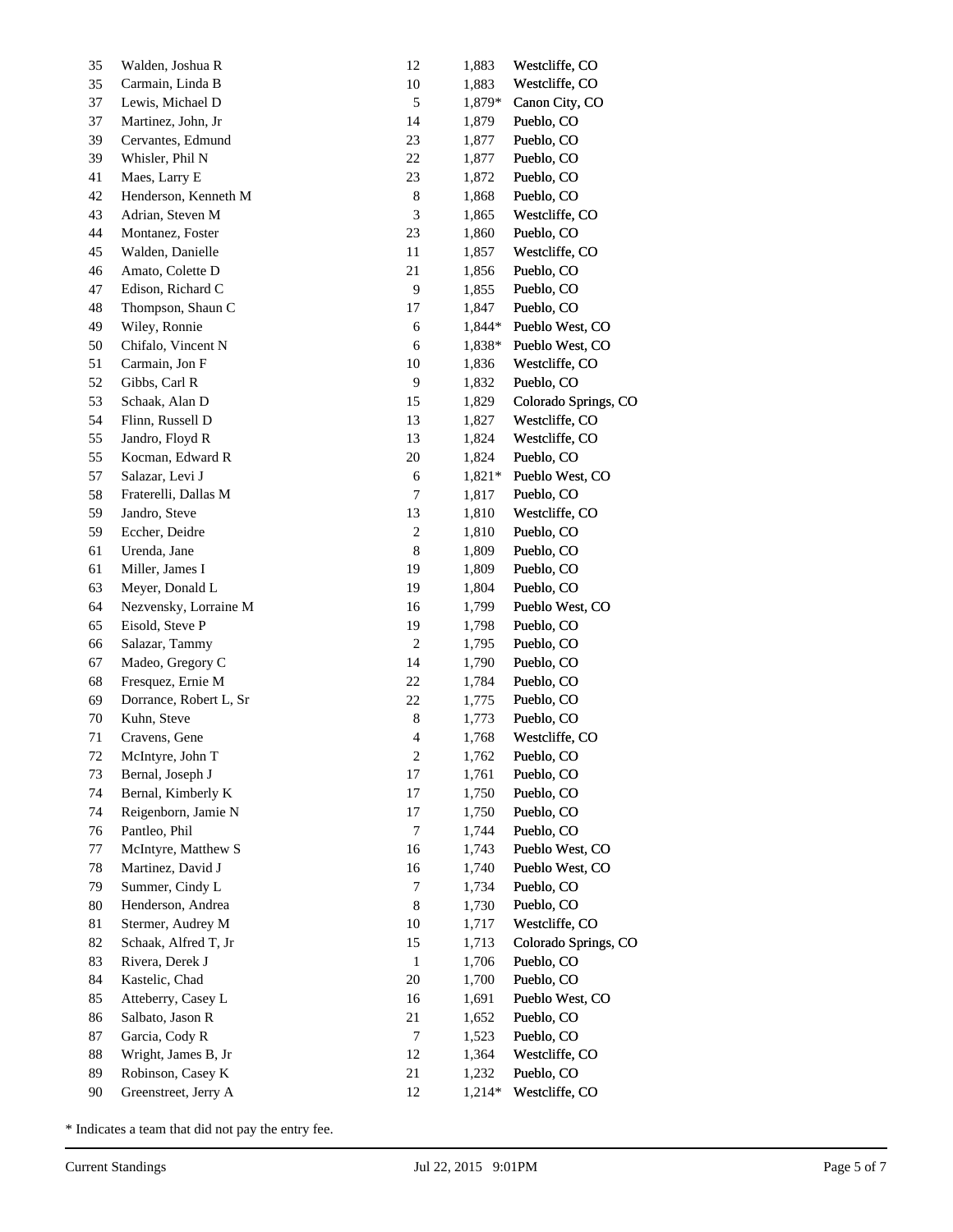| 91 | Tekavec, Leonard    |    | 1.210  | Pueblo, CO        |
|----|---------------------|----|--------|-------------------|
| 92 | Allen, Michael J    | 13 | 1.048* | Westcliffe, CO    |
| 93 | Printz, Jay D       | 12 | 756    | Westcliffe. CO    |
| 94 | Yarbrough, Arthur L | Q  |        | $673*$ Pueblo, CO |
| 95 | Walden, Shannan R   | 13 | 316    | Westcliffe. CO    |
|    |                     |    |        |                   |

## **All-Events, Scratch, Scratch**

| $\overline{\mathbf{c}}$<br>1,852<br>Pueblo, CO<br>$\mathbf{1}$<br>Eccher, Ronald R<br>2<br>Thompson, Shaun C<br>17<br>1,847<br>Pueblo, CO<br>18<br>3<br>Fischer, Gary<br>1,809*<br>Westcliffe, CO<br>$\overline{7}$<br>Fraterelli, Dallas M<br>1,793<br>Pueblo, CO<br>4<br>8<br>5<br>Kuhn, Steve<br>1,773<br>Pueblo, CO<br>Lafler, Steve E<br>15<br>Colorado Springs, CO<br>6<br>$1,765*$<br>$\overline{\mathbf{c}}$<br>7<br>McIntyre, John T<br>Pueblo, CO<br>1,762<br>8<br>Meyer, Loree L<br>$\mathbf{1}$<br>$1,757*$<br>Pueblo, CO<br>23<br>9<br>Cervantes, Edmund<br>1,748*<br>Pueblo, CO<br>Payne, Daryl C<br>$\mathbf{1}$<br>$1,733*$<br>Pueblo, CO<br>10<br>McIntyre, Matthew S<br>16<br>1,728<br>Pueblo West, CO<br>11<br>22<br>Fresquez, Ernie M<br>$1,721*$<br>Pueblo, CO<br>12<br>15<br>Schaak, Alfred T, Jr<br>1,713<br>Colorado Springs, CO<br>13<br>14<br>Summer, Cindy L<br>7<br>1,710<br>Pueblo, CO<br>Rosenberger, Denny R<br>4<br>$1,704*$<br>Westcliffe, CO<br>15<br>Martinez, David J<br>16<br>1,692<br>Pueblo West, CO<br>16<br>Whisler, Phil N<br>22<br>1,685*<br>Pueblo, CO<br>17<br>Meyer, Donald L<br>19<br>Pueblo, CO<br>18<br>1,675<br>Pantleo, Phil<br>7<br>1,672<br>Pueblo, CO<br>19<br>Rivera, Derek J<br>Pueblo, CO<br>20<br>1<br>1,658<br>$\mathfrak{Z}$<br>21<br>Adrian, Steven M<br>Westcliffe, CO<br>$1,655*$<br>22<br>Kastelic, Chad<br>$20\,$<br>$1,652*$<br>Pueblo, CO<br>23<br>Salazar, Tammy<br>2<br>1,651<br>Pueblo, CO<br>24<br>Ragazzi, Ronald A<br>6<br>Pueblo West, CO<br>1,649*<br>25<br>Seiling, Clint A<br>18<br>Westcliffe, CO<br>$1,648*$<br>8<br>Henderson, Kenneth M<br>$1,643*$<br>Pueblo, CO<br>26<br>27<br>Quintana, Lloyd L<br>22<br>$1,623*$<br>Pueblo, CO<br>23<br>28<br>Maes, Larry E<br>$1,614*$<br>Pueblo, CO<br>Eisold, Steve P<br>19<br>$1,612*$<br>Pueblo, CO<br>29<br>Rivera, Stanley J<br>$1,606*$<br>Pueblo, CO<br>30<br>1<br>5<br>31<br>Wyatt, Bruce R<br>$1,601*$<br>Canon City, CO<br>3<br>32<br>Lowe, Larry F<br>1,596*<br>Westcliffe, CO<br>9<br>33<br>Edison, Richard C<br>$1,582*$<br>Pueblo, CO<br>Westcliffe, CO<br>34<br>Lee, Betty<br>11<br>$1,575*$<br>5<br>35<br>Lewis, Michael D<br>$1,573*$<br>Canon City, CO<br>23<br>36<br>$1,557*$<br>Pueblo, CO<br>Robinson, Andre Q<br>13<br>37<br>Jandro, Steve<br>$1,552*$<br>Westcliffe, CO<br>38<br>Walden, Joshua R<br>12<br>1,544*<br>Westcliffe, CO<br>Nezvensky, Lorraine M<br>16<br>1,541<br>Pueblo West, CO<br>39<br>Dorrance, Robert L, Sr<br>22<br>1,508<br>Pueblo, CO<br>40<br>Flinn, Russell D<br>13<br>$1,497*$<br>Westcliffe, CO<br>41<br>Walden, Danielle<br>42<br>11<br>$1,485*$<br>Westcliffe, CO<br>9<br>Jackson, O.T.<br>$1,485*$<br>Pueblo, CO<br>42<br>Reigenborn, Jamie N<br>1,483*<br>Pueblo, CO<br>44<br>17<br>Schaak, Alan D<br>15<br>Colorado Springs, CO<br>45<br>$1,481*$ | <b>Place</b> | Team name | <b>Entry</b> | <b>Score</b> | <b>From</b> |
|--------------------------------------------------------------------------------------------------------------------------------------------------------------------------------------------------------------------------------------------------------------------------------------------------------------------------------------------------------------------------------------------------------------------------------------------------------------------------------------------------------------------------------------------------------------------------------------------------------------------------------------------------------------------------------------------------------------------------------------------------------------------------------------------------------------------------------------------------------------------------------------------------------------------------------------------------------------------------------------------------------------------------------------------------------------------------------------------------------------------------------------------------------------------------------------------------------------------------------------------------------------------------------------------------------------------------------------------------------------------------------------------------------------------------------------------------------------------------------------------------------------------------------------------------------------------------------------------------------------------------------------------------------------------------------------------------------------------------------------------------------------------------------------------------------------------------------------------------------------------------------------------------------------------------------------------------------------------------------------------------------------------------------------------------------------------------------------------------------------------------------------------------------------------------------------------------------------------------------------------------------------------------------------------------------------------------------------------------------------------------------------------------------------------------------------------------------------------------------------------------------------------------------------------------------------------------------------------------------------------------------------------------------------------------------------------------------------------------------------------------------------------------------------------------------------------------------|--------------|-----------|--------------|--------------|-------------|
|                                                                                                                                                                                                                                                                                                                                                                                                                                                                                                                                                                                                                                                                                                                                                                                                                                                                                                                                                                                                                                                                                                                                                                                                                                                                                                                                                                                                                                                                                                                                                                                                                                                                                                                                                                                                                                                                                                                                                                                                                                                                                                                                                                                                                                                                                                                                                                                                                                                                                                                                                                                                                                                                                                                                                                                                                                |              |           |              |              |             |
|                                                                                                                                                                                                                                                                                                                                                                                                                                                                                                                                                                                                                                                                                                                                                                                                                                                                                                                                                                                                                                                                                                                                                                                                                                                                                                                                                                                                                                                                                                                                                                                                                                                                                                                                                                                                                                                                                                                                                                                                                                                                                                                                                                                                                                                                                                                                                                                                                                                                                                                                                                                                                                                                                                                                                                                                                                |              |           |              |              |             |
|                                                                                                                                                                                                                                                                                                                                                                                                                                                                                                                                                                                                                                                                                                                                                                                                                                                                                                                                                                                                                                                                                                                                                                                                                                                                                                                                                                                                                                                                                                                                                                                                                                                                                                                                                                                                                                                                                                                                                                                                                                                                                                                                                                                                                                                                                                                                                                                                                                                                                                                                                                                                                                                                                                                                                                                                                                |              |           |              |              |             |
|                                                                                                                                                                                                                                                                                                                                                                                                                                                                                                                                                                                                                                                                                                                                                                                                                                                                                                                                                                                                                                                                                                                                                                                                                                                                                                                                                                                                                                                                                                                                                                                                                                                                                                                                                                                                                                                                                                                                                                                                                                                                                                                                                                                                                                                                                                                                                                                                                                                                                                                                                                                                                                                                                                                                                                                                                                |              |           |              |              |             |
|                                                                                                                                                                                                                                                                                                                                                                                                                                                                                                                                                                                                                                                                                                                                                                                                                                                                                                                                                                                                                                                                                                                                                                                                                                                                                                                                                                                                                                                                                                                                                                                                                                                                                                                                                                                                                                                                                                                                                                                                                                                                                                                                                                                                                                                                                                                                                                                                                                                                                                                                                                                                                                                                                                                                                                                                                                |              |           |              |              |             |
|                                                                                                                                                                                                                                                                                                                                                                                                                                                                                                                                                                                                                                                                                                                                                                                                                                                                                                                                                                                                                                                                                                                                                                                                                                                                                                                                                                                                                                                                                                                                                                                                                                                                                                                                                                                                                                                                                                                                                                                                                                                                                                                                                                                                                                                                                                                                                                                                                                                                                                                                                                                                                                                                                                                                                                                                                                |              |           |              |              |             |
|                                                                                                                                                                                                                                                                                                                                                                                                                                                                                                                                                                                                                                                                                                                                                                                                                                                                                                                                                                                                                                                                                                                                                                                                                                                                                                                                                                                                                                                                                                                                                                                                                                                                                                                                                                                                                                                                                                                                                                                                                                                                                                                                                                                                                                                                                                                                                                                                                                                                                                                                                                                                                                                                                                                                                                                                                                |              |           |              |              |             |
|                                                                                                                                                                                                                                                                                                                                                                                                                                                                                                                                                                                                                                                                                                                                                                                                                                                                                                                                                                                                                                                                                                                                                                                                                                                                                                                                                                                                                                                                                                                                                                                                                                                                                                                                                                                                                                                                                                                                                                                                                                                                                                                                                                                                                                                                                                                                                                                                                                                                                                                                                                                                                                                                                                                                                                                                                                |              |           |              |              |             |
|                                                                                                                                                                                                                                                                                                                                                                                                                                                                                                                                                                                                                                                                                                                                                                                                                                                                                                                                                                                                                                                                                                                                                                                                                                                                                                                                                                                                                                                                                                                                                                                                                                                                                                                                                                                                                                                                                                                                                                                                                                                                                                                                                                                                                                                                                                                                                                                                                                                                                                                                                                                                                                                                                                                                                                                                                                |              |           |              |              |             |
|                                                                                                                                                                                                                                                                                                                                                                                                                                                                                                                                                                                                                                                                                                                                                                                                                                                                                                                                                                                                                                                                                                                                                                                                                                                                                                                                                                                                                                                                                                                                                                                                                                                                                                                                                                                                                                                                                                                                                                                                                                                                                                                                                                                                                                                                                                                                                                                                                                                                                                                                                                                                                                                                                                                                                                                                                                |              |           |              |              |             |
|                                                                                                                                                                                                                                                                                                                                                                                                                                                                                                                                                                                                                                                                                                                                                                                                                                                                                                                                                                                                                                                                                                                                                                                                                                                                                                                                                                                                                                                                                                                                                                                                                                                                                                                                                                                                                                                                                                                                                                                                                                                                                                                                                                                                                                                                                                                                                                                                                                                                                                                                                                                                                                                                                                                                                                                                                                |              |           |              |              |             |
|                                                                                                                                                                                                                                                                                                                                                                                                                                                                                                                                                                                                                                                                                                                                                                                                                                                                                                                                                                                                                                                                                                                                                                                                                                                                                                                                                                                                                                                                                                                                                                                                                                                                                                                                                                                                                                                                                                                                                                                                                                                                                                                                                                                                                                                                                                                                                                                                                                                                                                                                                                                                                                                                                                                                                                                                                                |              |           |              |              |             |
|                                                                                                                                                                                                                                                                                                                                                                                                                                                                                                                                                                                                                                                                                                                                                                                                                                                                                                                                                                                                                                                                                                                                                                                                                                                                                                                                                                                                                                                                                                                                                                                                                                                                                                                                                                                                                                                                                                                                                                                                                                                                                                                                                                                                                                                                                                                                                                                                                                                                                                                                                                                                                                                                                                                                                                                                                                |              |           |              |              |             |
|                                                                                                                                                                                                                                                                                                                                                                                                                                                                                                                                                                                                                                                                                                                                                                                                                                                                                                                                                                                                                                                                                                                                                                                                                                                                                                                                                                                                                                                                                                                                                                                                                                                                                                                                                                                                                                                                                                                                                                                                                                                                                                                                                                                                                                                                                                                                                                                                                                                                                                                                                                                                                                                                                                                                                                                                                                |              |           |              |              |             |
|                                                                                                                                                                                                                                                                                                                                                                                                                                                                                                                                                                                                                                                                                                                                                                                                                                                                                                                                                                                                                                                                                                                                                                                                                                                                                                                                                                                                                                                                                                                                                                                                                                                                                                                                                                                                                                                                                                                                                                                                                                                                                                                                                                                                                                                                                                                                                                                                                                                                                                                                                                                                                                                                                                                                                                                                                                |              |           |              |              |             |
|                                                                                                                                                                                                                                                                                                                                                                                                                                                                                                                                                                                                                                                                                                                                                                                                                                                                                                                                                                                                                                                                                                                                                                                                                                                                                                                                                                                                                                                                                                                                                                                                                                                                                                                                                                                                                                                                                                                                                                                                                                                                                                                                                                                                                                                                                                                                                                                                                                                                                                                                                                                                                                                                                                                                                                                                                                |              |           |              |              |             |
|                                                                                                                                                                                                                                                                                                                                                                                                                                                                                                                                                                                                                                                                                                                                                                                                                                                                                                                                                                                                                                                                                                                                                                                                                                                                                                                                                                                                                                                                                                                                                                                                                                                                                                                                                                                                                                                                                                                                                                                                                                                                                                                                                                                                                                                                                                                                                                                                                                                                                                                                                                                                                                                                                                                                                                                                                                |              |           |              |              |             |
|                                                                                                                                                                                                                                                                                                                                                                                                                                                                                                                                                                                                                                                                                                                                                                                                                                                                                                                                                                                                                                                                                                                                                                                                                                                                                                                                                                                                                                                                                                                                                                                                                                                                                                                                                                                                                                                                                                                                                                                                                                                                                                                                                                                                                                                                                                                                                                                                                                                                                                                                                                                                                                                                                                                                                                                                                                |              |           |              |              |             |
|                                                                                                                                                                                                                                                                                                                                                                                                                                                                                                                                                                                                                                                                                                                                                                                                                                                                                                                                                                                                                                                                                                                                                                                                                                                                                                                                                                                                                                                                                                                                                                                                                                                                                                                                                                                                                                                                                                                                                                                                                                                                                                                                                                                                                                                                                                                                                                                                                                                                                                                                                                                                                                                                                                                                                                                                                                |              |           |              |              |             |
|                                                                                                                                                                                                                                                                                                                                                                                                                                                                                                                                                                                                                                                                                                                                                                                                                                                                                                                                                                                                                                                                                                                                                                                                                                                                                                                                                                                                                                                                                                                                                                                                                                                                                                                                                                                                                                                                                                                                                                                                                                                                                                                                                                                                                                                                                                                                                                                                                                                                                                                                                                                                                                                                                                                                                                                                                                |              |           |              |              |             |
|                                                                                                                                                                                                                                                                                                                                                                                                                                                                                                                                                                                                                                                                                                                                                                                                                                                                                                                                                                                                                                                                                                                                                                                                                                                                                                                                                                                                                                                                                                                                                                                                                                                                                                                                                                                                                                                                                                                                                                                                                                                                                                                                                                                                                                                                                                                                                                                                                                                                                                                                                                                                                                                                                                                                                                                                                                |              |           |              |              |             |
|                                                                                                                                                                                                                                                                                                                                                                                                                                                                                                                                                                                                                                                                                                                                                                                                                                                                                                                                                                                                                                                                                                                                                                                                                                                                                                                                                                                                                                                                                                                                                                                                                                                                                                                                                                                                                                                                                                                                                                                                                                                                                                                                                                                                                                                                                                                                                                                                                                                                                                                                                                                                                                                                                                                                                                                                                                |              |           |              |              |             |
|                                                                                                                                                                                                                                                                                                                                                                                                                                                                                                                                                                                                                                                                                                                                                                                                                                                                                                                                                                                                                                                                                                                                                                                                                                                                                                                                                                                                                                                                                                                                                                                                                                                                                                                                                                                                                                                                                                                                                                                                                                                                                                                                                                                                                                                                                                                                                                                                                                                                                                                                                                                                                                                                                                                                                                                                                                |              |           |              |              |             |
|                                                                                                                                                                                                                                                                                                                                                                                                                                                                                                                                                                                                                                                                                                                                                                                                                                                                                                                                                                                                                                                                                                                                                                                                                                                                                                                                                                                                                                                                                                                                                                                                                                                                                                                                                                                                                                                                                                                                                                                                                                                                                                                                                                                                                                                                                                                                                                                                                                                                                                                                                                                                                                                                                                                                                                                                                                |              |           |              |              |             |
|                                                                                                                                                                                                                                                                                                                                                                                                                                                                                                                                                                                                                                                                                                                                                                                                                                                                                                                                                                                                                                                                                                                                                                                                                                                                                                                                                                                                                                                                                                                                                                                                                                                                                                                                                                                                                                                                                                                                                                                                                                                                                                                                                                                                                                                                                                                                                                                                                                                                                                                                                                                                                                                                                                                                                                                                                                |              |           |              |              |             |
|                                                                                                                                                                                                                                                                                                                                                                                                                                                                                                                                                                                                                                                                                                                                                                                                                                                                                                                                                                                                                                                                                                                                                                                                                                                                                                                                                                                                                                                                                                                                                                                                                                                                                                                                                                                                                                                                                                                                                                                                                                                                                                                                                                                                                                                                                                                                                                                                                                                                                                                                                                                                                                                                                                                                                                                                                                |              |           |              |              |             |
|                                                                                                                                                                                                                                                                                                                                                                                                                                                                                                                                                                                                                                                                                                                                                                                                                                                                                                                                                                                                                                                                                                                                                                                                                                                                                                                                                                                                                                                                                                                                                                                                                                                                                                                                                                                                                                                                                                                                                                                                                                                                                                                                                                                                                                                                                                                                                                                                                                                                                                                                                                                                                                                                                                                                                                                                                                |              |           |              |              |             |
|                                                                                                                                                                                                                                                                                                                                                                                                                                                                                                                                                                                                                                                                                                                                                                                                                                                                                                                                                                                                                                                                                                                                                                                                                                                                                                                                                                                                                                                                                                                                                                                                                                                                                                                                                                                                                                                                                                                                                                                                                                                                                                                                                                                                                                                                                                                                                                                                                                                                                                                                                                                                                                                                                                                                                                                                                                |              |           |              |              |             |
|                                                                                                                                                                                                                                                                                                                                                                                                                                                                                                                                                                                                                                                                                                                                                                                                                                                                                                                                                                                                                                                                                                                                                                                                                                                                                                                                                                                                                                                                                                                                                                                                                                                                                                                                                                                                                                                                                                                                                                                                                                                                                                                                                                                                                                                                                                                                                                                                                                                                                                                                                                                                                                                                                                                                                                                                                                |              |           |              |              |             |
|                                                                                                                                                                                                                                                                                                                                                                                                                                                                                                                                                                                                                                                                                                                                                                                                                                                                                                                                                                                                                                                                                                                                                                                                                                                                                                                                                                                                                                                                                                                                                                                                                                                                                                                                                                                                                                                                                                                                                                                                                                                                                                                                                                                                                                                                                                                                                                                                                                                                                                                                                                                                                                                                                                                                                                                                                                |              |           |              |              |             |
|                                                                                                                                                                                                                                                                                                                                                                                                                                                                                                                                                                                                                                                                                                                                                                                                                                                                                                                                                                                                                                                                                                                                                                                                                                                                                                                                                                                                                                                                                                                                                                                                                                                                                                                                                                                                                                                                                                                                                                                                                                                                                                                                                                                                                                                                                                                                                                                                                                                                                                                                                                                                                                                                                                                                                                                                                                |              |           |              |              |             |
|                                                                                                                                                                                                                                                                                                                                                                                                                                                                                                                                                                                                                                                                                                                                                                                                                                                                                                                                                                                                                                                                                                                                                                                                                                                                                                                                                                                                                                                                                                                                                                                                                                                                                                                                                                                                                                                                                                                                                                                                                                                                                                                                                                                                                                                                                                                                                                                                                                                                                                                                                                                                                                                                                                                                                                                                                                |              |           |              |              |             |
|                                                                                                                                                                                                                                                                                                                                                                                                                                                                                                                                                                                                                                                                                                                                                                                                                                                                                                                                                                                                                                                                                                                                                                                                                                                                                                                                                                                                                                                                                                                                                                                                                                                                                                                                                                                                                                                                                                                                                                                                                                                                                                                                                                                                                                                                                                                                                                                                                                                                                                                                                                                                                                                                                                                                                                                                                                |              |           |              |              |             |
|                                                                                                                                                                                                                                                                                                                                                                                                                                                                                                                                                                                                                                                                                                                                                                                                                                                                                                                                                                                                                                                                                                                                                                                                                                                                                                                                                                                                                                                                                                                                                                                                                                                                                                                                                                                                                                                                                                                                                                                                                                                                                                                                                                                                                                                                                                                                                                                                                                                                                                                                                                                                                                                                                                                                                                                                                                |              |           |              |              |             |
|                                                                                                                                                                                                                                                                                                                                                                                                                                                                                                                                                                                                                                                                                                                                                                                                                                                                                                                                                                                                                                                                                                                                                                                                                                                                                                                                                                                                                                                                                                                                                                                                                                                                                                                                                                                                                                                                                                                                                                                                                                                                                                                                                                                                                                                                                                                                                                                                                                                                                                                                                                                                                                                                                                                                                                                                                                |              |           |              |              |             |
|                                                                                                                                                                                                                                                                                                                                                                                                                                                                                                                                                                                                                                                                                                                                                                                                                                                                                                                                                                                                                                                                                                                                                                                                                                                                                                                                                                                                                                                                                                                                                                                                                                                                                                                                                                                                                                                                                                                                                                                                                                                                                                                                                                                                                                                                                                                                                                                                                                                                                                                                                                                                                                                                                                                                                                                                                                |              |           |              |              |             |
|                                                                                                                                                                                                                                                                                                                                                                                                                                                                                                                                                                                                                                                                                                                                                                                                                                                                                                                                                                                                                                                                                                                                                                                                                                                                                                                                                                                                                                                                                                                                                                                                                                                                                                                                                                                                                                                                                                                                                                                                                                                                                                                                                                                                                                                                                                                                                                                                                                                                                                                                                                                                                                                                                                                                                                                                                                |              |           |              |              |             |
|                                                                                                                                                                                                                                                                                                                                                                                                                                                                                                                                                                                                                                                                                                                                                                                                                                                                                                                                                                                                                                                                                                                                                                                                                                                                                                                                                                                                                                                                                                                                                                                                                                                                                                                                                                                                                                                                                                                                                                                                                                                                                                                                                                                                                                                                                                                                                                                                                                                                                                                                                                                                                                                                                                                                                                                                                                |              |           |              |              |             |
|                                                                                                                                                                                                                                                                                                                                                                                                                                                                                                                                                                                                                                                                                                                                                                                                                                                                                                                                                                                                                                                                                                                                                                                                                                                                                                                                                                                                                                                                                                                                                                                                                                                                                                                                                                                                                                                                                                                                                                                                                                                                                                                                                                                                                                                                                                                                                                                                                                                                                                                                                                                                                                                                                                                                                                                                                                |              |           |              |              |             |
|                                                                                                                                                                                                                                                                                                                                                                                                                                                                                                                                                                                                                                                                                                                                                                                                                                                                                                                                                                                                                                                                                                                                                                                                                                                                                                                                                                                                                                                                                                                                                                                                                                                                                                                                                                                                                                                                                                                                                                                                                                                                                                                                                                                                                                                                                                                                                                                                                                                                                                                                                                                                                                                                                                                                                                                                                                |              |           |              |              |             |
|                                                                                                                                                                                                                                                                                                                                                                                                                                                                                                                                                                                                                                                                                                                                                                                                                                                                                                                                                                                                                                                                                                                                                                                                                                                                                                                                                                                                                                                                                                                                                                                                                                                                                                                                                                                                                                                                                                                                                                                                                                                                                                                                                                                                                                                                                                                                                                                                                                                                                                                                                                                                                                                                                                                                                                                                                                |              |           |              |              |             |
|                                                                                                                                                                                                                                                                                                                                                                                                                                                                                                                                                                                                                                                                                                                                                                                                                                                                                                                                                                                                                                                                                                                                                                                                                                                                                                                                                                                                                                                                                                                                                                                                                                                                                                                                                                                                                                                                                                                                                                                                                                                                                                                                                                                                                                                                                                                                                                                                                                                                                                                                                                                                                                                                                                                                                                                                                                |              |           |              |              |             |
|                                                                                                                                                                                                                                                                                                                                                                                                                                                                                                                                                                                                                                                                                                                                                                                                                                                                                                                                                                                                                                                                                                                                                                                                                                                                                                                                                                                                                                                                                                                                                                                                                                                                                                                                                                                                                                                                                                                                                                                                                                                                                                                                                                                                                                                                                                                                                                                                                                                                                                                                                                                                                                                                                                                                                                                                                                |              |           |              |              |             |
|                                                                                                                                                                                                                                                                                                                                                                                                                                                                                                                                                                                                                                                                                                                                                                                                                                                                                                                                                                                                                                                                                                                                                                                                                                                                                                                                                                                                                                                                                                                                                                                                                                                                                                                                                                                                                                                                                                                                                                                                                                                                                                                                                                                                                                                                                                                                                                                                                                                                                                                                                                                                                                                                                                                                                                                                                                |              |           |              |              |             |
|                                                                                                                                                                                                                                                                                                                                                                                                                                                                                                                                                                                                                                                                                                                                                                                                                                                                                                                                                                                                                                                                                                                                                                                                                                                                                                                                                                                                                                                                                                                                                                                                                                                                                                                                                                                                                                                                                                                                                                                                                                                                                                                                                                                                                                                                                                                                                                                                                                                                                                                                                                                                                                                                                                                                                                                                                                |              |           |              |              |             |
| Paxton, Alan R<br>Westcliffe, CO<br>46<br>12<br>1,479*                                                                                                                                                                                                                                                                                                                                                                                                                                                                                                                                                                                                                                                                                                                                                                                                                                                                                                                                                                                                                                                                                                                                                                                                                                                                                                                                                                                                                                                                                                                                                                                                                                                                                                                                                                                                                                                                                                                                                                                                                                                                                                                                                                                                                                                                                                                                                                                                                                                                                                                                                                                                                                                                                                                                                                         |              |           |              |              |             |
| Bernal, Kimberly K<br>17<br>$1,477*$<br>Pueblo, CO<br>47                                                                                                                                                                                                                                                                                                                                                                                                                                                                                                                                                                                                                                                                                                                                                                                                                                                                                                                                                                                                                                                                                                                                                                                                                                                                                                                                                                                                                                                                                                                                                                                                                                                                                                                                                                                                                                                                                                                                                                                                                                                                                                                                                                                                                                                                                                                                                                                                                                                                                                                                                                                                                                                                                                                                                                       |              |           |              |              |             |